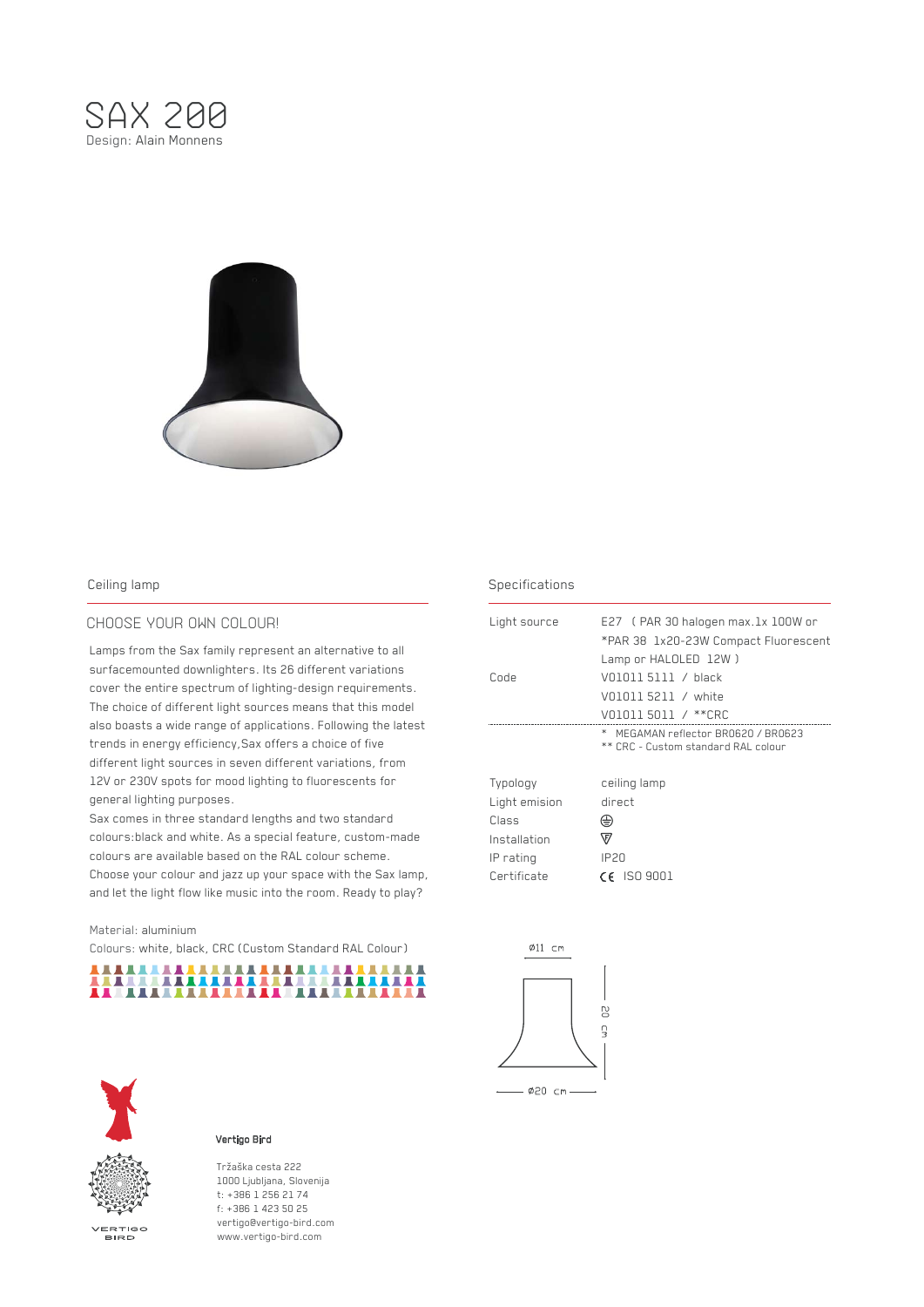



# CHOOSE YOUR OWN COLOUR!

Lamps from the Sax family represent an alternative to all surfacemounted downlighters. Its 26 different variations cover the entire spectrum of lighting-design requirements. The choice of different light sources means that this model also boasts a wide range of applications. Following the latest trends in energy efficiency,Sax offers a choice of five different light sources in seven different variations, from 12V or 230V spots for mood lighting to fluorescents for general lighting purposes.

Sax comes in three standard lengths and two standard colours:black and white. As a special feature, custom-made colours are available based on the RAL colour scheme. Choose your colour and jazz up your space with the Sax lamp, and let the light flow like music into the room. Ready to play?

### Material: aluminium

Colours: white, black, CRC (Custom Standard RAL Colour)





VERTIGO<br>BIRD

# Vertigo Bird

Tržaška cesta 222 1000 Ljubljana, Slovenija t: +386 1 256 21 74 f: +386 1 423 50 25 vertigo@vertigo-bird.com www.vertigo-bird.com

# Ceiling lamp Specifications Ceiling lamp

| Light source  | E27 (PAR 30 halogen max. 1x 100W or                                        |
|---------------|----------------------------------------------------------------------------|
|               | *PAR 38 1x20-23W Compact Fluorescent                                       |
|               | Lamp or HALOLED 12W)                                                       |
| Code          | V01011 5112 / black                                                        |
|               | V01011 5212 / white                                                        |
|               | V01011 5012 / **CRC                                                        |
| Light source  | G53, OR-111 max. 1x100w                                                    |
| Code          | V01011 5122 / black                                                        |
|               | V01011 5222 / white                                                        |
|               | V01011 5022 / ** CRC                                                       |
| Light source  | GX 8.5, CDM-R 111 1x35W                                                    |
| Code          | V01011 5132 / black                                                        |
|               | V01011 5232 / white                                                        |
|               | V01011 5032 / **CRC                                                        |
|               | * MEGAMAN reflector BRO620 / BRO623<br>** CRC - Custom standard RAL colour |
| Typology      | ceiling lamp                                                               |
| Light emision | direct                                                                     |
| Class         | ⊕                                                                          |
| Installation  | $\mathbb \nabla$                                                           |
| IP rating     | <b>IP20</b>                                                                |
| Certificate   | $CE$ ISO 9001                                                              |

∅11 cm



 $-$  Ø20 cm -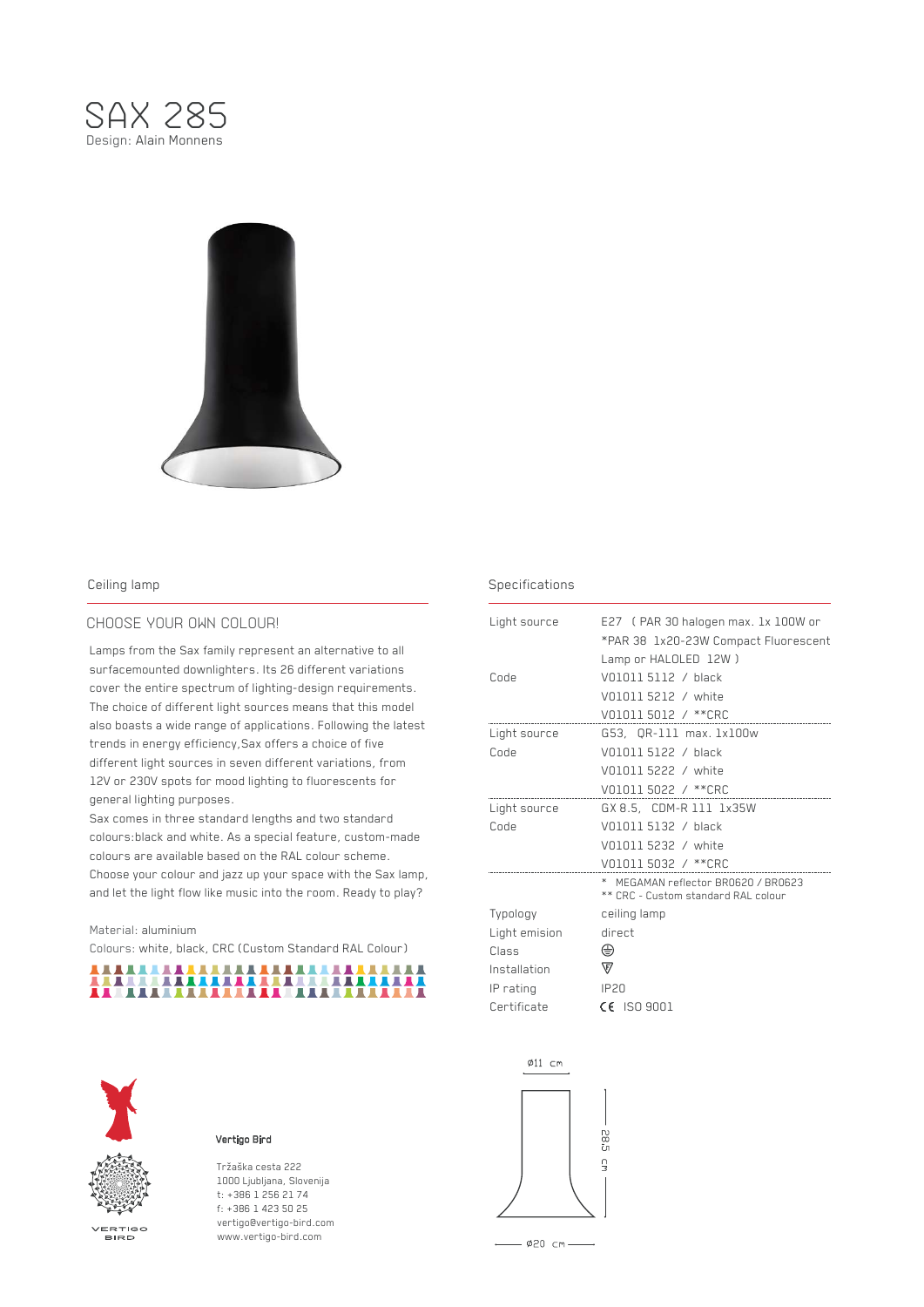



# CHOOSE YOUR OWN COLOUR!

Lamps from the Sax family represent an alternative to all surfacemounted downlighters. Its 26 different variations cover the entire spectrum of lighting-design requirements. The choice of different light sources means that this model also boasts a wide range of applications. Following the latest trends in energy efficiency,Sax offers a choice of five different light sources in seven different variations, from 12V or 230V spots for mood lighting to fluorescents for general lighting purposes.

Sax comes in three standard lengths and two standard colours:black and white. As a special feature, custom-made colours are available based on the RAL colour scheme. Choose your colour and jazz up your space with the Sax lamp, and let the light flow like music into the room. Ready to play?

### Material: aluminium

Colours: white, black, CRC (Custom Standard RAL Colour)





VERTIGO<br>BIRD

# Vertigo Bird

Tržaška cesta 222 1000 Ljubljana, Slovenija t: +386 1 256 21 74 f: +386 1 423 50 25 vertigo@vertigo-bird.com www.vertigo-bird.com

# Ceiling lamp Specifications and the Ceiling lamp

| Light source  | E27 (PAR 30 halogen max. 1x 100W or                                        |
|---------------|----------------------------------------------------------------------------|
|               | *PAR 38 1x20-23W Compact Fluorescent                                       |
|               | Lamp or HALOLED 12W)                                                       |
| Code          | V01011 5113 / black                                                        |
|               | V01011 5213 / white                                                        |
|               | V01011 5013 / ** CRC                                                       |
| Light source  | G53, OR-111 max.100w                                                       |
| Code          | V01011 5123 / black                                                        |
|               | V01011 5223 / white                                                        |
|               | V01011 5023 / ** CRC                                                       |
| Light source  | GX 8.5, CDM-R 111 1x35W                                                    |
| Code          | V01011 5133 / black                                                        |
|               | V01011 5233 / white                                                        |
|               | V01011 5033 / **CRC                                                        |
|               | * MEGAMAN reflector BR0620 / BR0623<br>** CRC - Custom standard RAL colour |
| Typology      | ceiling lamp                                                               |
| Light emision | direct                                                                     |
| Class         | ⊕                                                                          |
| Installation  | 讴                                                                          |
| IP rating     | <b>IP20</b>                                                                |
| Certificate   | $CE$ ISO 9001                                                              |
|               |                                                                            |

∅11 cm 44 cm

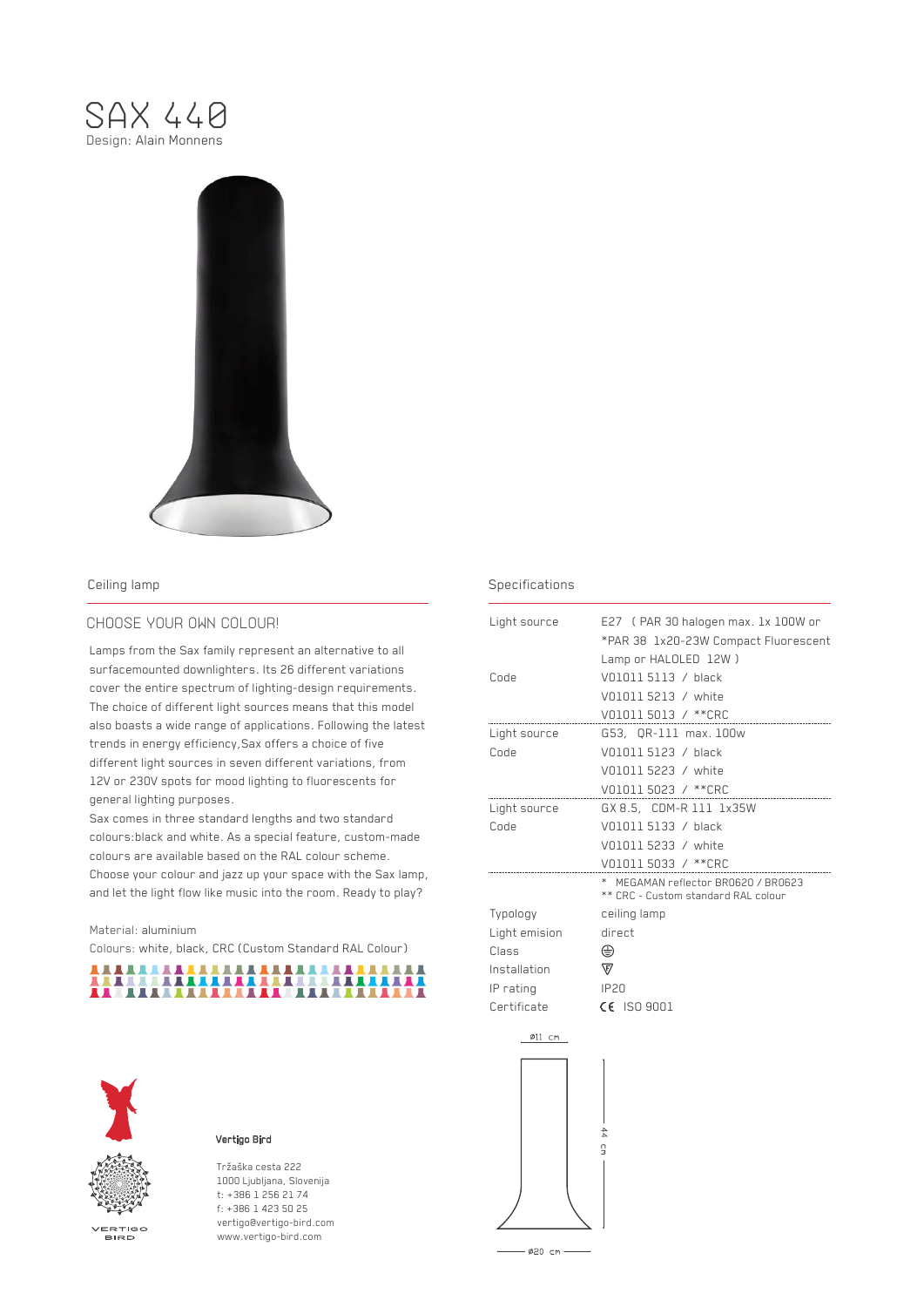# Photometric data SAX 200







900 kx

 $560 \text{ kg}$ 

330 kx

218 lx



 $\mathbf{m}$ 

 $0.5$ 

 $\mathbf{I}$  $1.5$ 

0 70 cm

 $\phi$  100 cm  $_{1.5}$ 

Ø 140 cm <sub>2</sub>

Ø 180 cm 2.5

 $\mathbf{I}$ 



**Vertigo Bird** Please note:

Tržaška cesta 222 1000 Ljubljana, Slovenija t: +386 1 256 21 74 f: +386 1 423 50 25 vertigo@vertigo-bird.com www.vertigo-bird.com

Tolerance on the values calculated from photometrics:  $±15%$ Max. illuminance levels (lx) are measured on luminaire´s axis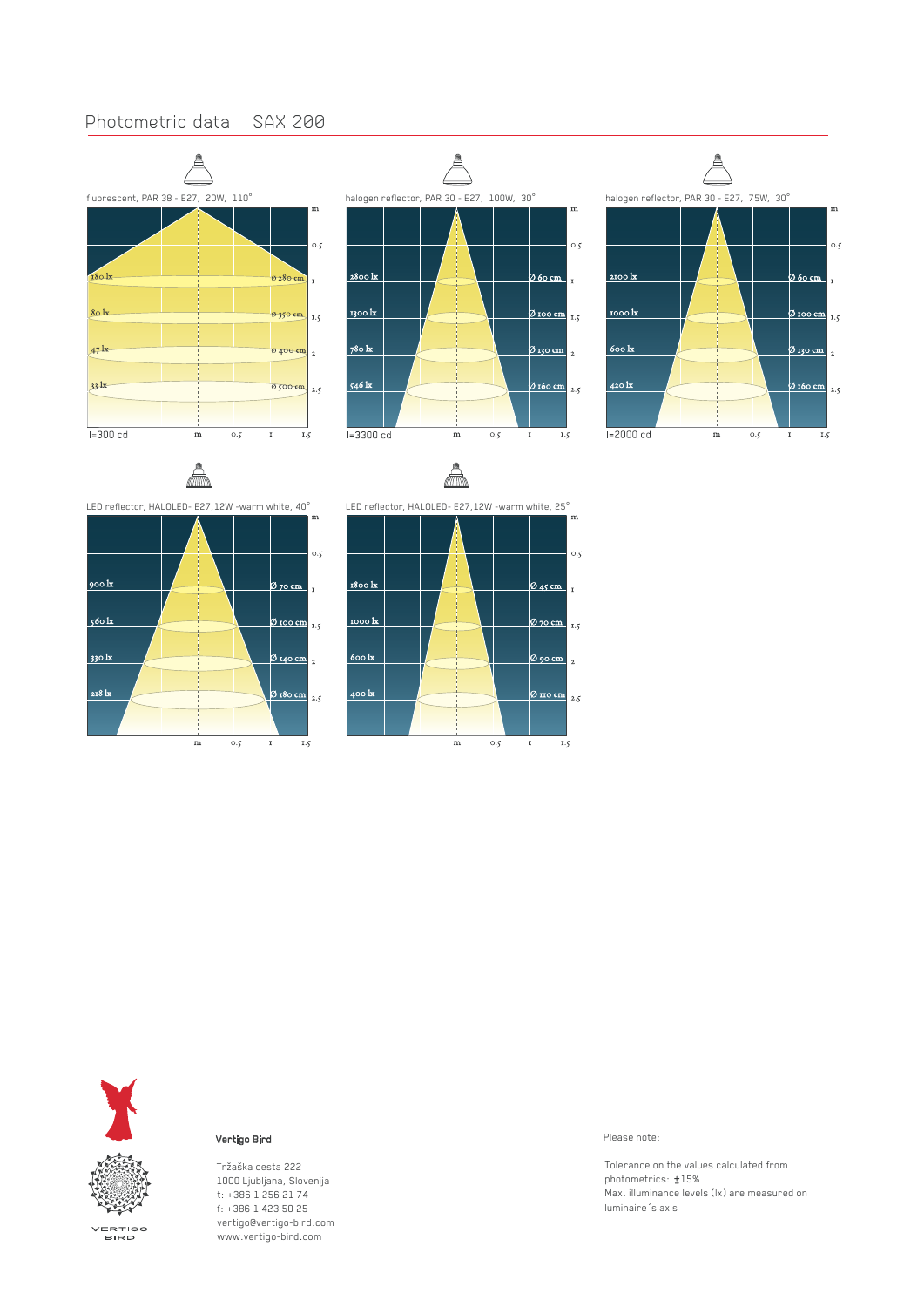# Photometric data SAX 285 / SAX 440







LED reflector, HALOLED - E27, 12W -warm white, 40°







 $\begin{picture}(120,10) \put(0,0){\line(1,0){10}} \put(15,0){\line(1,0){10}} \put(15,0){\line(1,0){10}} \put(15,0){\line(1,0){10}} \put(15,0){\line(1,0){10}} \put(15,0){\line(1,0){10}} \put(15,0){\line(1,0){10}} \put(15,0){\line(1,0){10}} \put(15,0){\line(1,0){10}} \put(15,0){\line(1,0){10}} \put(15,0){\line(1,0){10}} \put(15,0){\line($ 



 $\begin{picture}(20,20) \put(0,0){\line(1,0){10}} \put(15,0){\line(1,0){10}} \put(15,0){\line(1,0){10}} \put(15,0){\line(1,0){10}} \put(15,0){\line(1,0){10}} \put(15,0){\line(1,0){10}} \put(15,0){\line(1,0){10}} \put(15,0){\line(1,0){10}} \put(15,0){\line(1,0){10}} \put(15,0){\line(1,0){10}} \put(15,0){\line(1,0){10}} \put(15,0){\line(1$ halogen reflector, Qr 111 - G53, 50W, 24°  $\overline{m}$  $0.5$ <u>3200 k</u> <u> 240 cm </u>  $\mathbf{r}$ 1650 lx 20 65 cm  $1.5$ 800 kg (2) 85 cm  $\overline{\mathbf{r}}$  $600 \text{ k}$  $\frac{20 \text{ roo cm}}{2.5}$  $_{\rm 0.5}$  $1 - 3.500$  cd  $\overline{m}$  $\overline{1.5}$ 





Tržaška cesta 222 1000 Ljubljana, Slovenija t: +386 1 256 21 74 f: +386 1 423 50 25 vertigo@vertigo-bird.com www.vertigo-bird.com

 $\mathbf I$ 

# **Vertigo Bird Please note:**

Tolerance on the values calculated from photometrics:  $±15%$ Max. illuminance levels (lx) are measured on luminaire´s axis

VERTIGO<br>BIRD